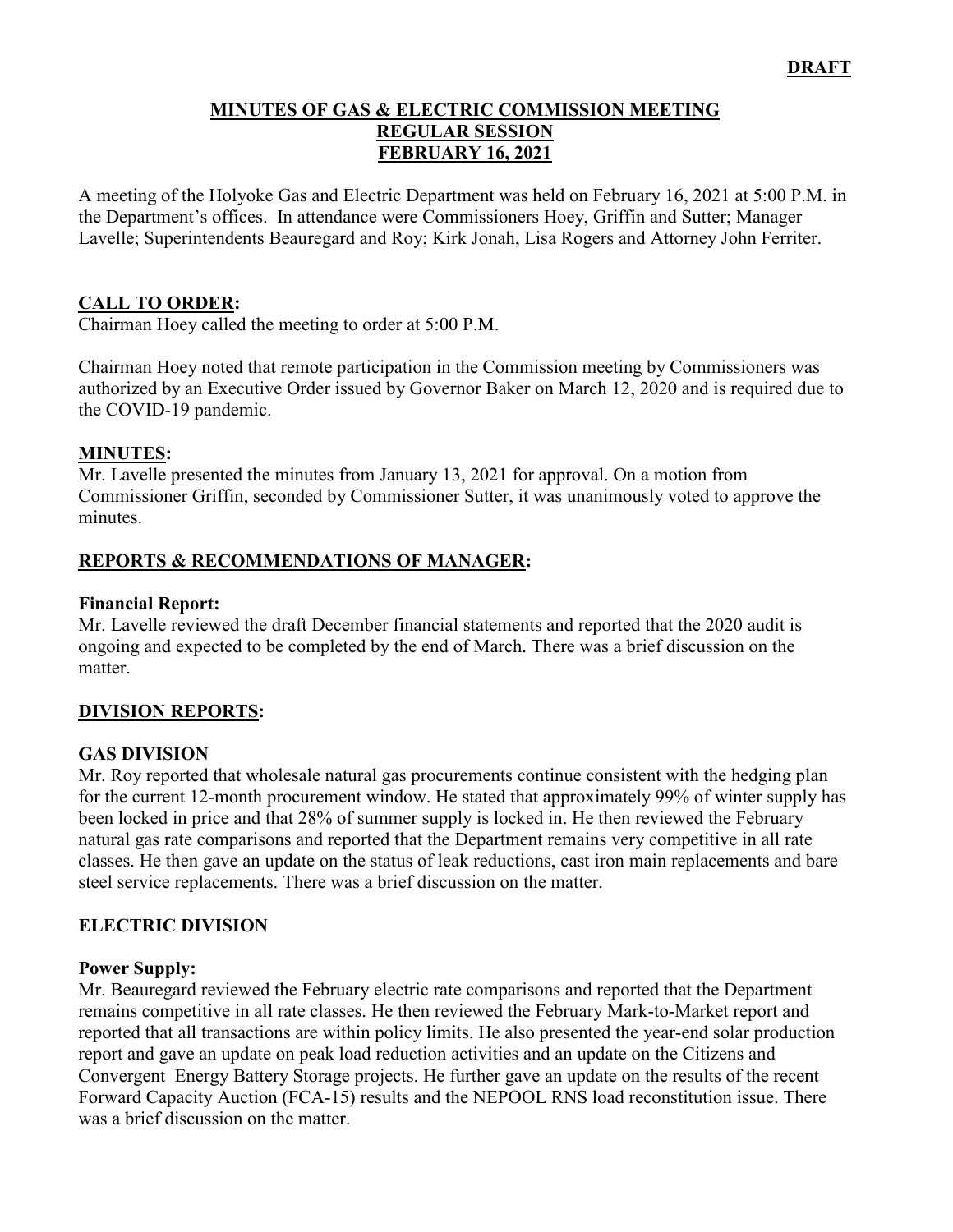## **TRANSMISSION & DISTRIBUTION**

Mr. Beauregard reported that all non-emergency field work that requires access to a customer premise continues to be suspended until further notice due to the COVID-19 outbreak. He then reported that staff is in process of completing required 2020 year-end reports and also beginning work to complete all 2021 project commitments . There was a brief discussion on the matter.

## **ELECTRIC PRODUCTION**

Mr. Lavelle reported that February hydro generation was slightly below plan due to low water flows, but that year-to-date generation is slightly ahead of plan. He then gave an update on the Chemical Station re-habilitation work and reported that those two units have been returned to service. He further reported that the Spring canal outage has been scheduled for March 23rd to March 25th. There was a brief discussion on the matter.

## **TELECOMMUNICATIONS**

Mr. Jonah gave an update on the status of sales activity, capital projects and help desk activity. There was a brief discussion on the matter.

## **CUSTOMER SERVICE**

Ms. Rogers gave an update on receivable collection efforts and online service sign-ups. There was a brief discussion on the matter.

## **MARKETING AND COMMUNICATIONS**

Mr. Lavelle reported that staff continues to provide updates to employees regarding operational changes and required precautions to minimize risks related to the COVID-19 outbreak. He then gave an update on Fiber-to-the-Home communication strategy. There was a brief discussion on the matter.

## **OLD BUSINESS:** None

### **NEW BUSINESS:**

**CONTRACT LIGHTING/OFF-STREET LIGHTING RATE ADJUSTMENTS:** Mr. Lavelle recommended that the Commission approve adjustments to the Contract Lighting and Off-Street Lighting rates consistent with the recommendations in the February 11, 2021 memorandum from Jonathan Zwirko, Energy Resources Coordinator. He stated that the average increase amounted to 5.97% and is being proposed to account for increased labor and material costs associated with the purchase, installation and maintenance of the lights. He further stated that the rates have not been adjusted since 2016. After a brief discussion and on a motion from Commissioner Griffin, seconded by Commissioner Sutter, it was unanimously voted to approve the rates per the recommendation of management.

## **BID AUTHORIZATIONS:**

**VEHICLE #29 BACKHOE REPLACEMENT:** Mr. Lavelle requested authorization to solicit bids for the replacement of Vehicle #29, a Gas Division backhoe to replace the existing 2003 backhoe that is well beyond the end of its useful life. After a brief discussion and on a motion from Commissioner Griffin, seconded by Commissioner Sutter, it was unanimously voted to authorize the bids per the recommendation of management.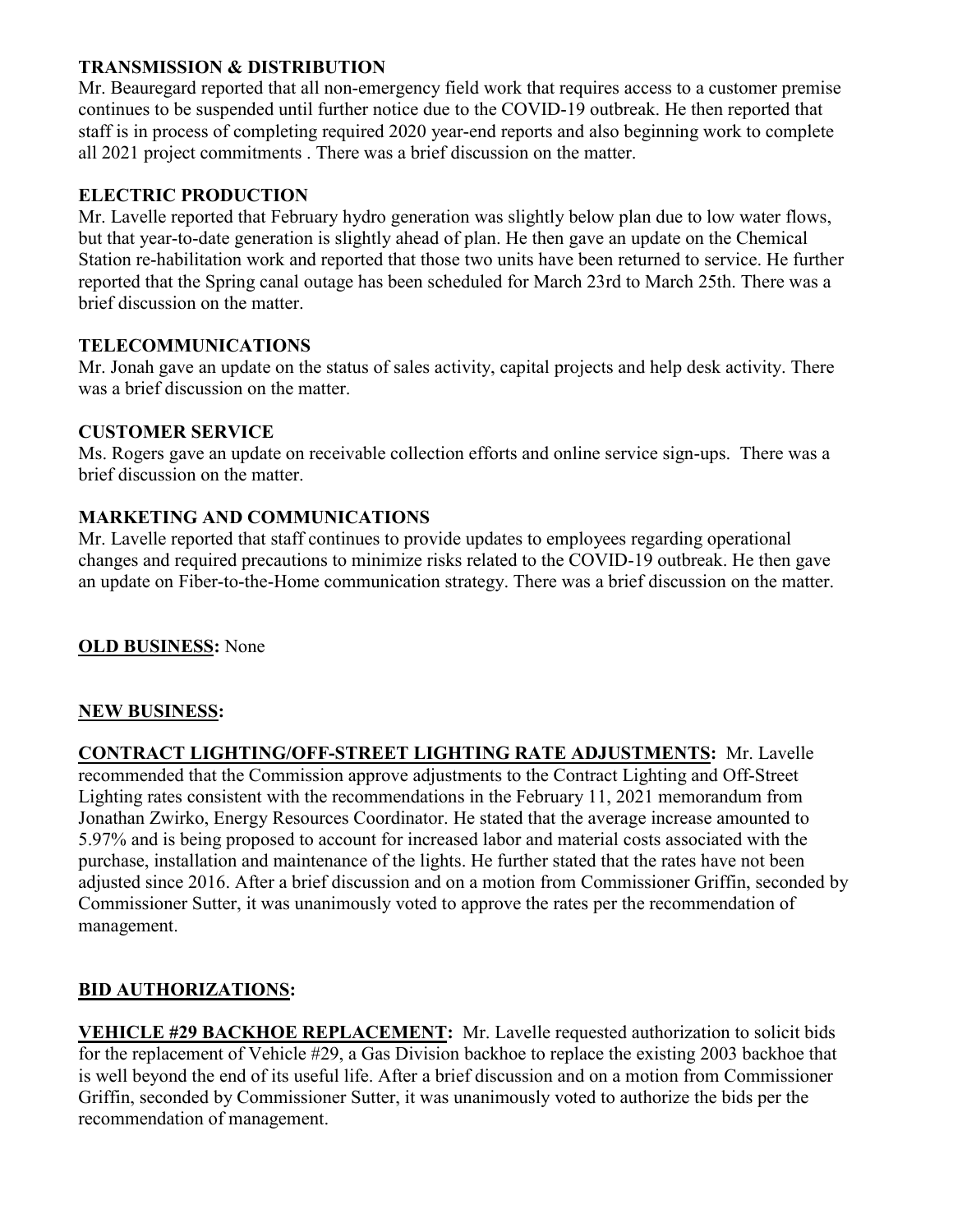## **BIDS RECEIVED:**

**JACKSON ST. PARKING LOT & DRIVEWAY REPAVING:** Mr. Lavelle recommended that the Commission award the contract for the Electric Station Parking Lot and Driveway Repaving to JL Construction Corporation, the lowest qualified bidder meeting requirements for the solicitation. After a brief discussion and on a motion from Commissioner Griffin, seconded by Commissioner Sutter, it was unanimously voted to award the contract per the recommendation of management.

**2021 ELECTRIC LINE CONTRACTOR ANNUAL CONTRACT:** Mr. Lavelle recommended that the Commission award the contract for the Electric Line Contractor Annual Contract to Asplundh Construction, the lowest qualified bidder meeting requirements for the solicitation. After a brief discussion and on a motion from Commissioner Griffin, seconded by Commissioner Sutter, it was unanimously voted to award the contract per the recommendation of management.

# **FENCE MAINTENANCE, REPAIRS & INSTALLATIONS CONTRACT - EXTENSION:** Mr.

Lavelle recommended that the Commission authorize a one year extension to the Fence Maintenance, Repairs, and Installations Annual Contract with Brodeur-Campbell Fence Co., Inc., with all labor rates and all other terms and conditions remaining the same as the existing contract. After a brief discussion and on a motion from Commissioner Griffin, seconded by Commissioner Sutter, it was unanimously voted to authorize the contract extension per the recommendation of management.

**EXCAVATIONS & RESTORATIONS ANNUAL CONTRACT- EXTENSION:** Mr. Lavelle recommended that the Commission authorize a one year extension to the Excavations and Restorations Annual Contract with JSC Construction, LLC, subject to a 3% increase in labor rates and all other terms and conditions remaining the same as the existing contract. After a brief discussion and on a motion from Commissioner Griffin, seconded by Commissioner Sutter, it was unanimously voted to authorize the contract extension per the recommendation of management.

**PURCHASE APPROVAL – 2021 ANNUAL ASSOCIATION MEMBERSHIPS:** Mr. Lavelle requested authorization for the expenditure of up to \$97,785.93 for annual association dues and membership fees. He stated that over \$21,000 of that figure relates to mandatory dues related to the FERC Project 2004 license and that many of the other memberships have savings associated with them through discounting training and education made available through those memberships. After a brief discussion and on a motion from Commissioner Griffin, seconded by Commissioner Sutter, it was unanimously voted to authorize the expenditure per the recommendation of management.

# **PURCHASE APPROVAL – ALCATEL LUCENT PHONE SYSTEM MAINTENANCE &**

**SUPPORT:** Mr. Lavelle requested authorization for the expenditure of up to \$80,939.75 for five (5) years of Alcatel Lucent Phone System Maintenance and Support. He stated that the existing maintenance and support contract expired on January  $1<sup>st</sup>$  and the new contract is required to keep critical utility phone systems operating properly. After a brief discussion and on a motion from Commissioner Griffin, seconded by Commissioner Sutter, it was unanimously voted to authorize the expenditure per the recommendation of management.

# **PURCHASE APPROVAL – SPRYENGAGE CUSTOMER PORTAL & NOTIFICATIONS**

**MODULES:** Mr. Lavelle requested authorization for the expenditure of up to \$39,200 for the purchase of SpryPoint's SpryEngage Customer Portal and Notifications modules in order to improve communications with customers and streamline customer information management. He stated that the recommended modules would replace the current notification system, Everbridge, and result in an annual cost savings of approximately \$18,000. After a brief discussion and on a motion from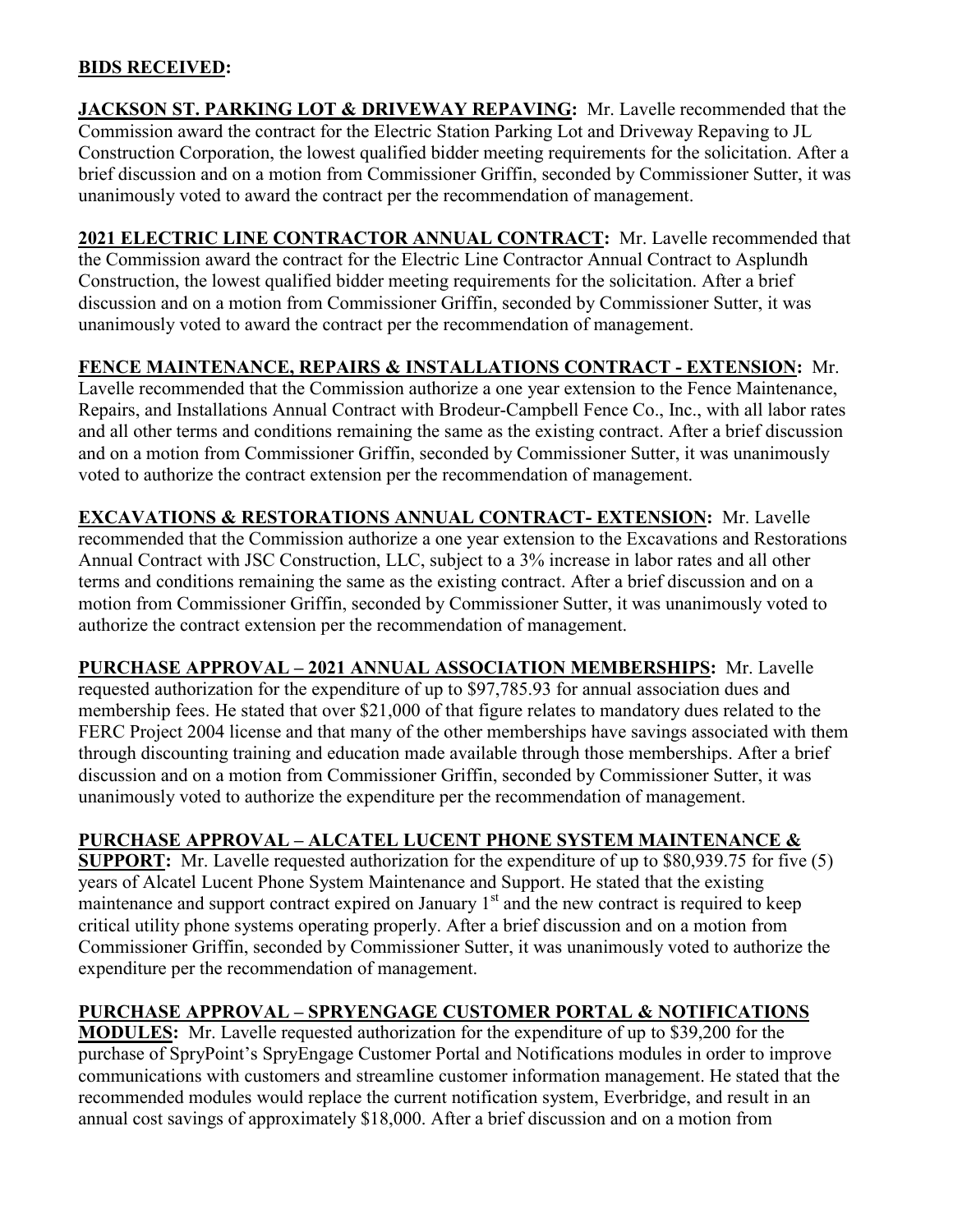Commissioner Griffin, seconded by Commissioner Sutter, it was unanimously voted to authorize the expenditure per the recommendation of management.

**PURCHASE APPROVAL - GAS REGULATOR STATION SAFETY UPGRADES:** Mr. Lavelle requested that the Commission authorize the expenditure of up to \$37,738 for the purchase tertiary safety support equipment from Powell Controls for four (4) separate regulator stations in the gas distribution system. He stated that the upgrades were recommended by recent audits and findings from the Dynamic Risk review of the State's gas distribution company systems. After a brief discussion and on a motion from Commissioner Griffin, seconded by Commissioner Sutter, it was unanimously voted to authorize the expenditure per the recommendation of management.

# **COMMUNICATIONS:**

02/11/21 – Draft Commission Meeting Minutes from 01/13/21 02/09/21 – JL/DD/Financial Statements, Balance Sheet December 2020 02/11/21 – BB/JZ/Rate Recommendation – Off-Street/Contract Lighting Schedule 02/08/21 – BB/JZ/2021 Annual Association Membership Requests 01/15/21 – JL/CW/Authorization to Bid – Vehicle #29 01/22/21 – BB/SL/Bid Recommendation – Jackson St. Parking Lot & Driveway Repaving 02/11/21 – BB/CP/Bid Recommendation – Electric Line Contractor Annual Contract 2021 01/25/21 – JL/CW/Recommendation – Extension of Fence Maintenance, Repairs & Installations Annual Contract 02/01/21 – JL/CW/Recommendation – Extension of Excavations & Restorations Annual Contract 02/08/21 – BB/JZ/2021 Annual Association Membership Requests 01/28/21 – KJ/PV/Purchasing Approval: HG&E Enterprise Telephone System Support 2021-2025 02/12/21 – JL/KS/Purchasing Approval: HG&E Outage Notification System & Customer Portal 02/12/21 – BR/MK/Purchasing Approval: HG&E Regulatory Station Tertiary Over-Pressure

Protection Equipment

# **NEXT MEETING DATE:**

It was agreed that the next Commission meeting would take place on Wednesday, March 17, 2021 at 5:00 P.M.

On a motion from Commissioner Griffin, seconded by Commissioner Sutter, it was unanimously voted, on a roll call vote, to enter into Executive Session at 5:50 PM to discuss strategy with respect to collective bargaining and personnel matters. Chairman Hoey stated that the Commission would return to Regular Session after the Executive Session.

Chairman Hoey re-convened the Regular Session at 6:11 PM.

Upon returning from Executive Session, Mr. Lavelle reported that management has reached agreement with the union on terms for a three (3) year extension to the current collective bargaining agreement subject to wage adjustments of 3%, 2.75%, and 2.75% for years 2021, 2022, and 2023 respectively. He stated that the negotiated increase amounts to an average increase of 2.83% per year of the contract term is in line with the recommendation from the Department's compensation consultant recommendation and also in line with union increases already negotiated by other Massachusetts municipal utilities for 2021 and 2022. There was a discussion on the recommended terms for the contract extension and the Commission was in agreement that the terms were fair to both sides given the market conditions. On a motion from Commissioner Griffin, seconded by Commissioner Sutter, it